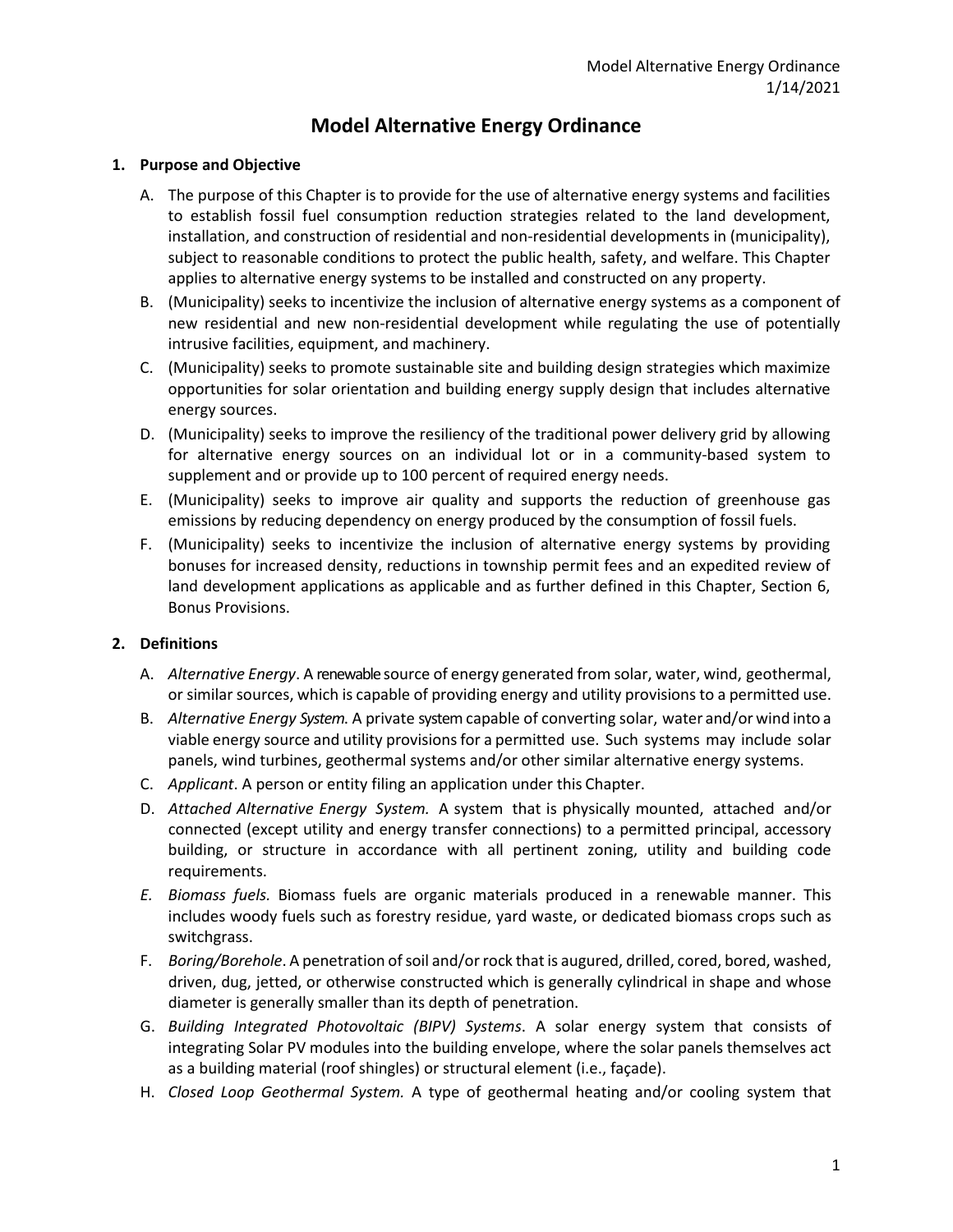utilizes a pressurized heat exchanger consisting of pipe, a circulating pump, and a water-source heat pump in which the heat transfer fluid is not exposed to the atmosphere. The heat transfer fluid is potable or beneficial reuse water and may have approved antifreeze added.

- I. *Cool Roof.* A cool roof is one that has been designed to reflect more sunlight and absorb less heat than a standard roof. Cool roofs can be made of a highly reflective type of paint, a sheet covering, or highly reflective tiles or shingles.
- J. *EmergingEnergy*.Asourceofenergy generatedfromarenewablesource, other than solar, water, wind, or geothermal sources, which is capable of providing energy and utility provisions to a permitted use.
- K. *Emerging Energy Facility*. A private facility capable of converting renewable energy sources into a viable energy source and utility provisions for a permitted use.
- L. *FacilityOwner*. The entity or entities having an interestin the alternative and/or emerging energy facility, including their successors and assigns.
- M. *Freestanding Alternative Energy Facility*. A facility thatis not physically mounted, attached and/or connected (except utility and energy transfer connections) to a permitted principal building. All such facilities shall be considered a separate or accessory structure that hasthe ability to convert and convey energy to the principal use in accordance with all pertinent zoning, utility and building code requirements.
- N. *Geothermal System.* A system that uses a heat pump to extract heat from the earth in heating mode and/or reject heat into the earth in cooling mode. It is also called a geothermal heat pump system, a ground-coupled heat pump system, an earth-source heat pump system, and a GeoExchange system.
- O. *Green Roof.* A green roof is a layer of vegetation planted over a waterproofing system that is installed on top of a flat or slightly-sloped roof. Green roofs are also known as vegetative or ecoroofs.
- P. *Green Wall.* A green wall is a vertical greening typology, where a vertical built structure is intentionally covered by vegetation. Green walls include a vertically applied growth medium such as soil, substitute substrate, or hydroculture felt, as well as an integrated hydration and fertigation delivery system. Green walls generally fall into one of two categories: soil-less or modular.
	- (1) *Soil-less* vegetation growing on a vertical structure, mimicking growing conditions found in nature.
	- (2) *Modular*  pockets of plants and climbing plants and soil media in prefabricated modules to produce a green wall.
- Q. *Ground Source Heat Pump.* A geothermal heat pump that uses the earth itself as a heat source and heat sink. It is coupled to the ground by means of a closed-loop heat exchanger installed horizontally or vertically underground.
- R. *Landowner*.Anyperson(s)orentityowningpropertywithin(Municipality).
- S. *Meteorological Tower.* A structure designed to support the gathering of wind energy resource data, and includes the tower, base plate, anchors, guy cables and hardware, anemometers (wind speed indicators), wind direction vanes, booms to hold equipment anemometers and vanes, data logger, instrument wiring, and any telemetry devices that are used to monitor or transmit wind speed and wind flow characteristics over a period of time for either instantaneous wind information or to characterize the wind resource at a given location.
- T. *Nonparticipating Landowner*. Any landowner except those on whose propertyalloraportionofan alternative and/or emerging energy facility islocated pursuant to the provisions of this Chapter.
- U. *Operator*. The entity responsible for the day-to-day operation and maintenance of the alternative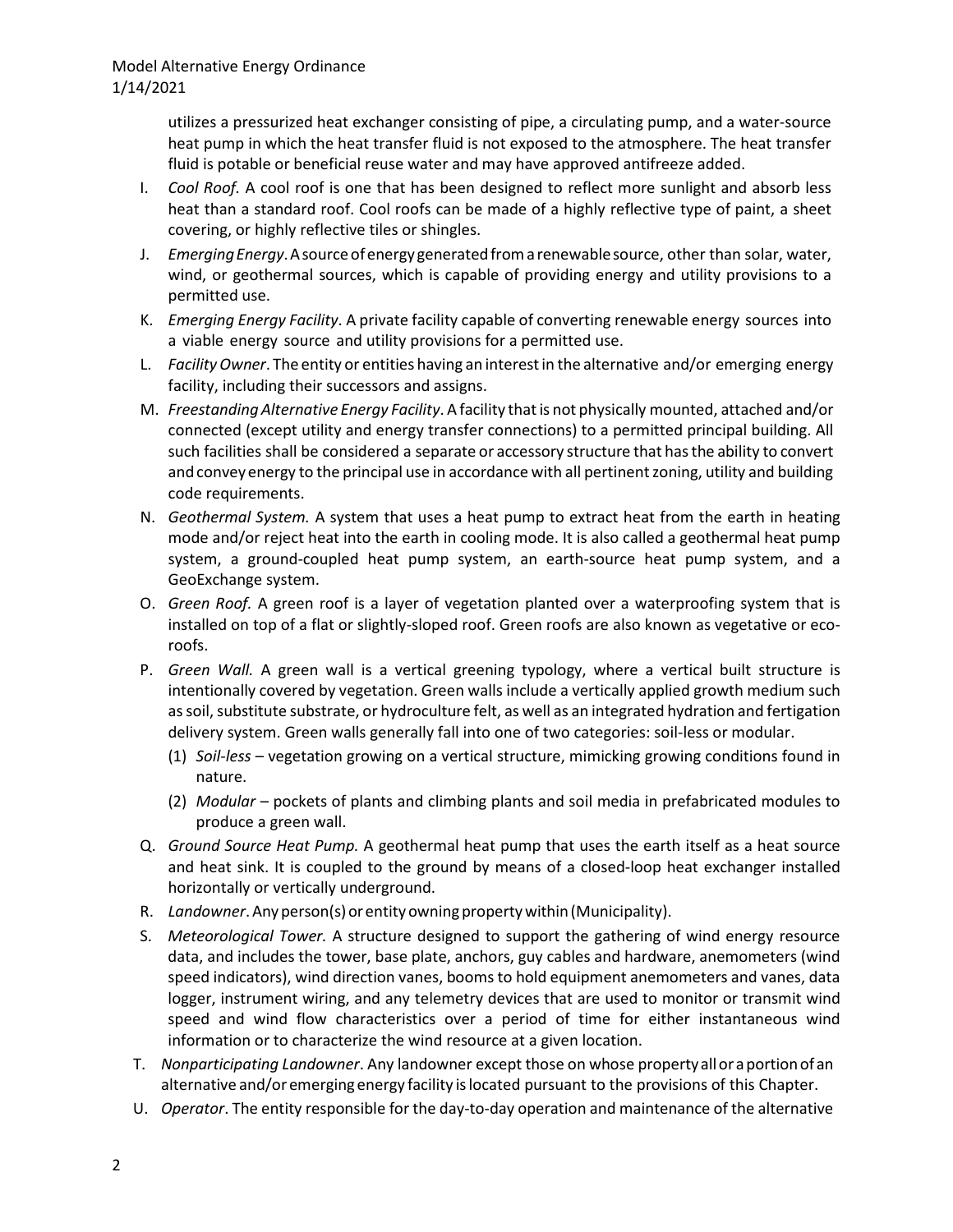and/or emerging energy facility.

- V. *Occupied Building*. A building located on a parcel of land utilized as a permitted use in accordance with the provisions of (Municipality).
- W. *Private Energy and Utility Provider*. A principal use owned, operated and/or maintained by a private or independent utility company for the purposes of providing energy within a defined service area or grid system in accordance with the provisions established by the Public Utility Commission and the Public Utility Code.
- *X. Solar Easements.* Legal agreements that protect access to sunlight on a property.
- *Y. Solar Energy.* Radiant energy (direct, diffused, or reflected) received from the sun at wavelengths suitable for conversion into thermal, mechanical, chemical, or electrical energy.
- *Z. Solar Energy System.* An energy system that consists of one or more solar collection devices, solar energy related "balance of system" equipment, and other associated infrastructure with the primary intention of generating electricity, storing electricity, or otherwise converting solar energy to a different form of energy. Solar energy systems may generate energy in excess of the energy requirements of a property if it is to be sold back to a public utility in accordance with the law.
- AA. *Solar Energy System, Ground-Mounted.* A solar energy system where an array is mounted onto the ground.
- BB. *Solar Reflective Index.* The solar reflectance index (SRI) is a measure of the constructed surface's ability to reflect solar heat, as shown by a small temperature rise. It is defined so that a standard black surface (reflectance 0.05, emittance 0.90) is 0 and a standard white surface (reflectance 0.80, emittance 0.90) is 100.
- CC. *Thermal Mass Wall.* Above grade, exterior building *w*alls that are made of concrete block, concrete, insulated concrete form, masonry cavity, brick, earth, adobe, compressed earth block, rammed earth, and solid timber or logs. The insulation must be at least 50 percent on the exterior or integral to the wall and the wall must exhibit a weight greater than 15 pounds per square foot.
- DD.*Wind Energy System.* A device, which includes a tower structure and associated mechanism(s) and supporting components, which is installed above ground for the purpose of generating mechanical or electrical energy, and may include, but not be limited to, vertical or horizontal plane, wind driven turbines, helixes, meteorological towers, and windmills.
- EE. *Wood-Fired Boiler*. An alternative energy facility designed to burn wood or other organic biomass fuels, which transfers heated air or liquid through a piping or ventilation system to a principal use. All such systems are generally contained within an accessory structure that is not intended for habitation by humans or animals. An outdoor wood-fired boiler may also be known as outdoor wood-fired furnaces, outdoor wood-burning appliances, outdoor hydraulic heaters, and/or hot water stoves.

## **3. Applicability**

- A. This Chapter shall apply to all alternative and emerging energy systems that are proposed to be constructed after the effective date of this Chapter.
- B. Alternative and/or emerging energy systems constructed prior to the effective date of this Chapter shall not be required to meet the requirements specified under this Chapter. Any physical modification to an existing, alternative, or emerging energy system that alters the size, type and generating capacities of the system shall require a permit and shall comply with the applicable provisions specified under this Chapter.
- C. Alternative and/or emerging energy systems may be considered as an accessory use within all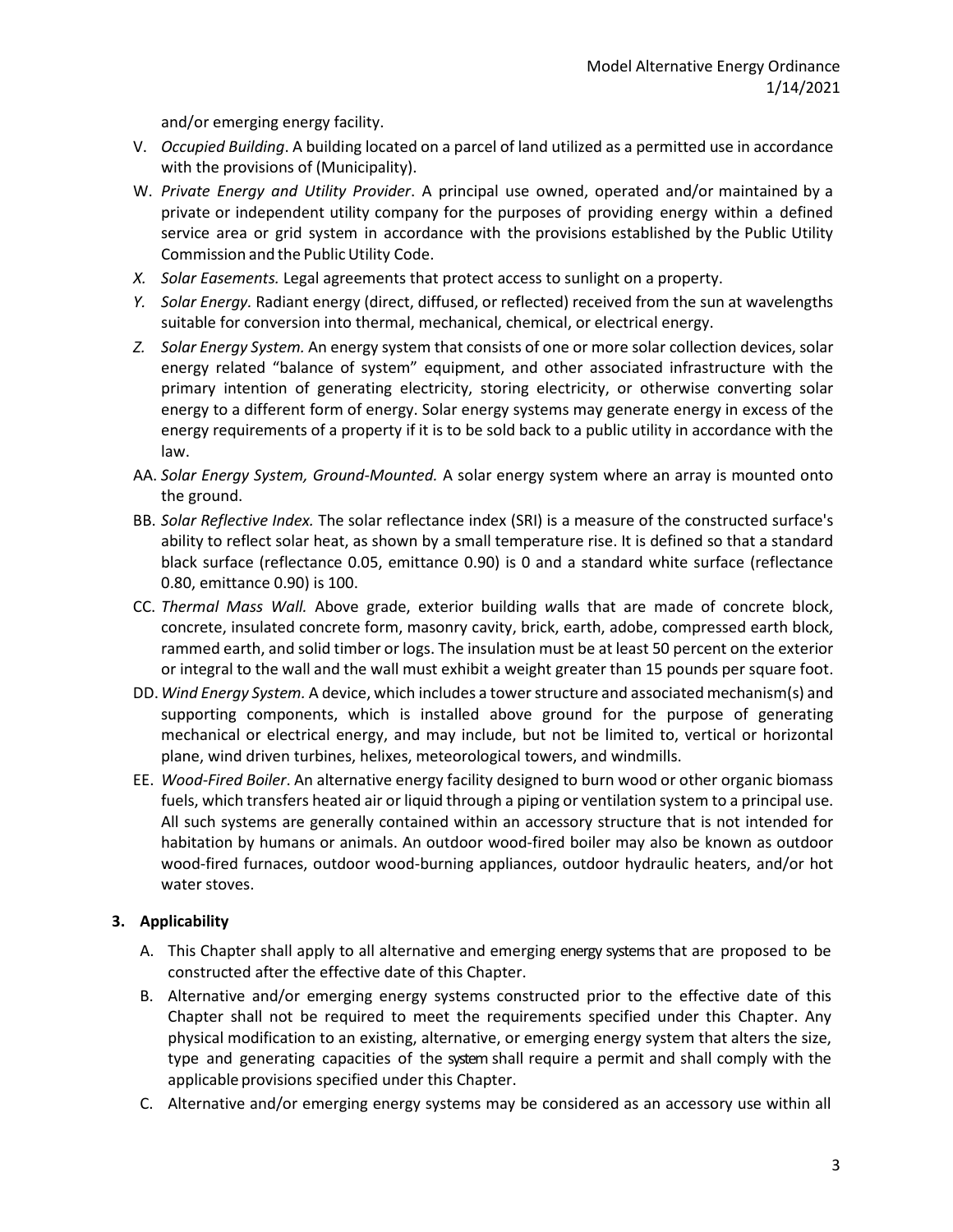zoning districts (except where otherwise noted), provided that the principal use is a permitted use or conforming use within the zoning district on which the alternative and/or emerging energy system is located.

- D. Alternative and/or emerging energy systems may be considered as a principal use within all zoning districts, where that alternative and/or emerging energy system is part of a larger subdivision and is intended to provided energy to more than one dwelling unit or non-residential use within the zoning district in which the alternative and/or emerging energy system is located.
- E. Alternative and/or emerging energy systems may be utilized as the primary energy source by the principal use of the lot on which it is located. Surplus energy may be exchanged, transferred, and/or sold to a public or private utility company, provided that such surplus energy is exchanged, transferred, and/or sold in accordance with the provisions established by the Public Utility Commission and Public Utility Code, 66 Pa.C.S.A. §101 et seq.
- F. Private energy and utility providers, as defined under Subsection 2., shall comply with all provisions established by the Public Utility Commission and the Public Utility Code, 66 Pa.C.S.A. §101 *et seq*.

### **4. Land Use and Dimensional Regulations**

- A. The following provisions shall specifically apply to **wind energy systems**:
	- *Editorial note: Based on research by the American Wind Energy Association (AWEA) and the Distributed Wind Energy Association (DWEA), wind energy systems should be placed where winds are the least obstructed and are the strongest. More importantly, wind energy systems should be erected in such a way that the lowest part of the rotor (blade) is at least 30 feet higher than any wind obstacles within a 500-foot radius. Wind obstacles are trees, buildings, or other natural or man-made elements that may interrupt wind flow. Furthermore, the efficacy of wind energy systems is likely to be compromised at lower heights such as 30 – 60 feet. This often leads to tower heights ranging from 45 to 160 feet. Municipalities will need to weigh the benefits of allowing this technology in residential districts and may want to consider limiting the application to agricultural uses and or industrial uses as applicable. This section does not address commercial wind farms used for generating electricity to the wholesale marketplace.*
	- (1) Wind energy systems shall be permitted by conditional use as an accessory use provided that such systems are located on a lot with a permitted use in accordance with the applicable provisions of this Chapter.
	- (2) Wind energy systems shall be located no less than 100 feet (or 1.1 times the height of the device, whichever is greater) from a side or rear property line, no less than 100 feet (or 1.1 times the height of the device, whichever is greater) from overhead utility lines, no less than 150 feet (or 1.1 times the height of the device, whichever is greater) from a street line and no less than 1.5 times the height of the device, from any occupied building on the lot. In no case, however, shall a wind energy system be located within a front yard as defined in the zoning ordinance or within the minimum required side and/or rear yard.
	- (3) Wind energy systems attached to the roof or walls of an occupied structure are prohibited.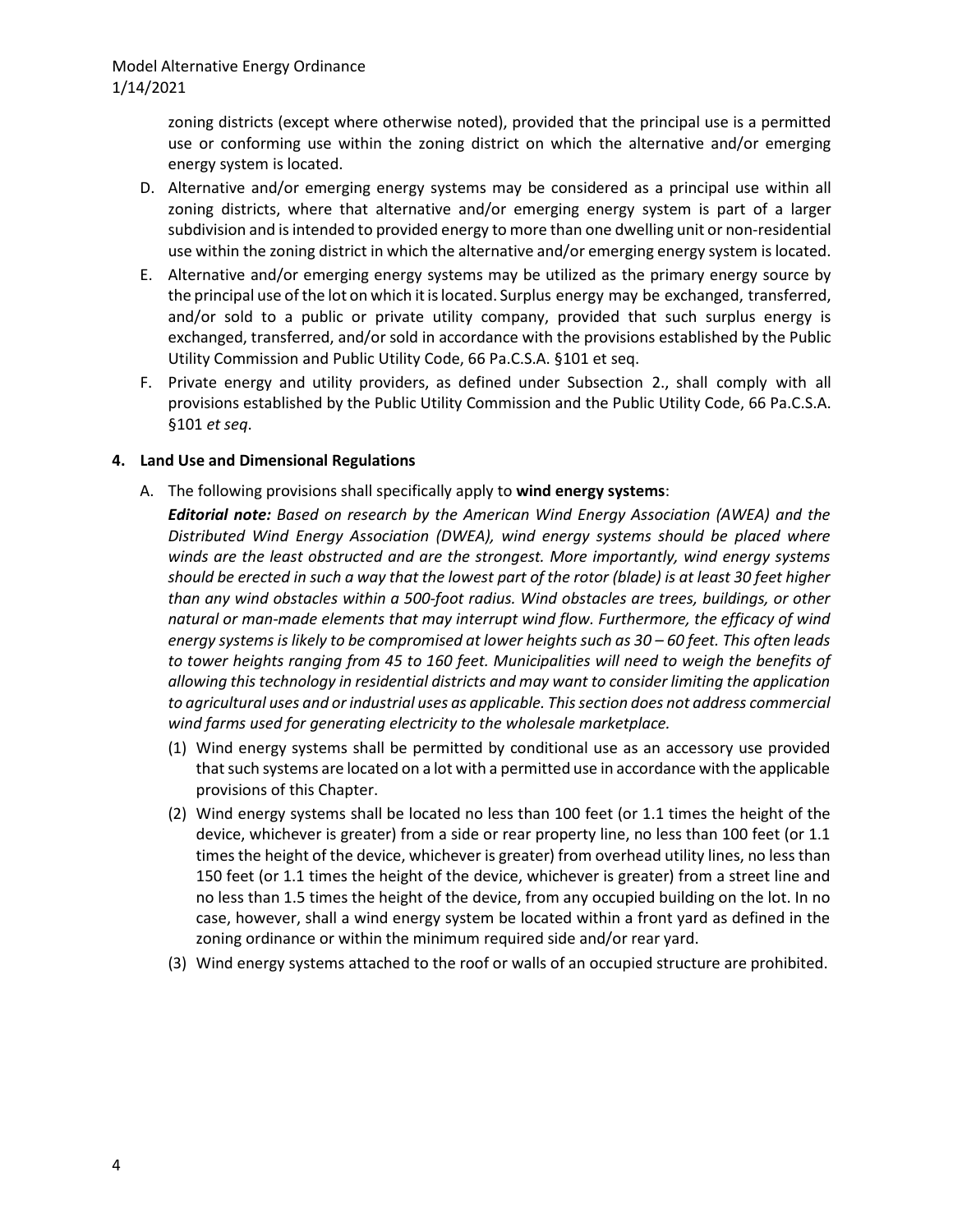- (4) There shall be a maximum of one device on a single parcel or multiple parcels in same ownership, and shall not exceed that which will produce up to a maximum 100 KW of output, as determined by the public utility providing electric service to (Municipality).
- (5) Maximum height of the structure, including all moving and rotating parts, shall be 100 feet, measured from the undisturbed ground elevation at the base of the device, to the highest point of the arc of the blade, helix, or to the top of the tower, whichever is greater.
- (6) Minimum distance between the undisturbed ground at the base of the device and any protruding blade shall be 15 feet, as measured at the lowest point of arc of the blades.
- (7) All ground-mounted electrical and control equipment shall be labeled and secured to prevent unauthorized access. The tower shall not provide steps or a ladder readily accessible to the public for a minimum height of 10 feet above the ground surface.
- (8) When a building is necessary for storage cells or related mechanical equipment, the building shall not exceed 150 square feet in area, shall not exceed 8 feet in height and must not be located in any required front, side, or rear yards.
- (9) No artificial lighting (unless required by the Federal Aviation Administration), signage, or any forms of advertising shall be utilized or attached to the wind energy system.
- (10)Design and location of a wind energy system shall consider, to the greatest extent possible, the aesthetics of the surrounding environment. (Municipality) may require submission of illustrations and photos depicting the color, size, shape, and architectural features of the proposed device; and submission of color photographs of the proposed tower location taken from view of all adjoining properties and roads. The wind generator and the tower shall remain painted or finished in the color or finish that was originally applied by the manufacturer unless a different color of finish is approved by (Municipality).
- (11)A site plan, prepared, signed, and sealed by a qualified professional licensed in the Commonwealth of Pennsylvania, shall be submitted, which identifies property lines, lot area, location of existing natural and manmade features, location of the proposed wind energy device, ownership information for adjoining properties, and setback measurements from property lines, street lines, and occupied buildings.
- (12)All utility lines, including electrical wires other than wires necessary to connect the wind generator to the tower wiring, the tower wiring to the disconnect junction box, and the grounding wires, must be installed underground in accordance with National Electric Code (latest edition) and the prevailing standards of the servicing utility company.
- (13)Any wind energy system that is defective, or has been abandoned, that is deemed to be unsafe by the Township Building Code Official shall be required to be repaired by the owner to meet federal, state, and local safety standards, or be removed by the property owner within six months of written notification from (Municipality). If the owner fails to remove or repair the defective or abandoned wind energy system, (Municipality) may pursue a legal action to have the system removed at the owner's expense.
- (14)A wind energy system, including tower, shall comply with all applicable state construction and electrical codes, and the National Electrical Code. Prior to issuance of a building/zoning permit for installation of the device, applicant must submit to (Municipality) all documentation required by (Municipality) Building Code Official to verify that the design of the device complies with the Pennsylvania Uniform Construction Code (UCC), including, but not limited to, documentation of the structural integrity of the foundation, base, tower, and all appurtenant structures, and electrical design. Design information must be signed and sealed by a licensed professional engineer in the Commonwealth of Pennsylvania, and/or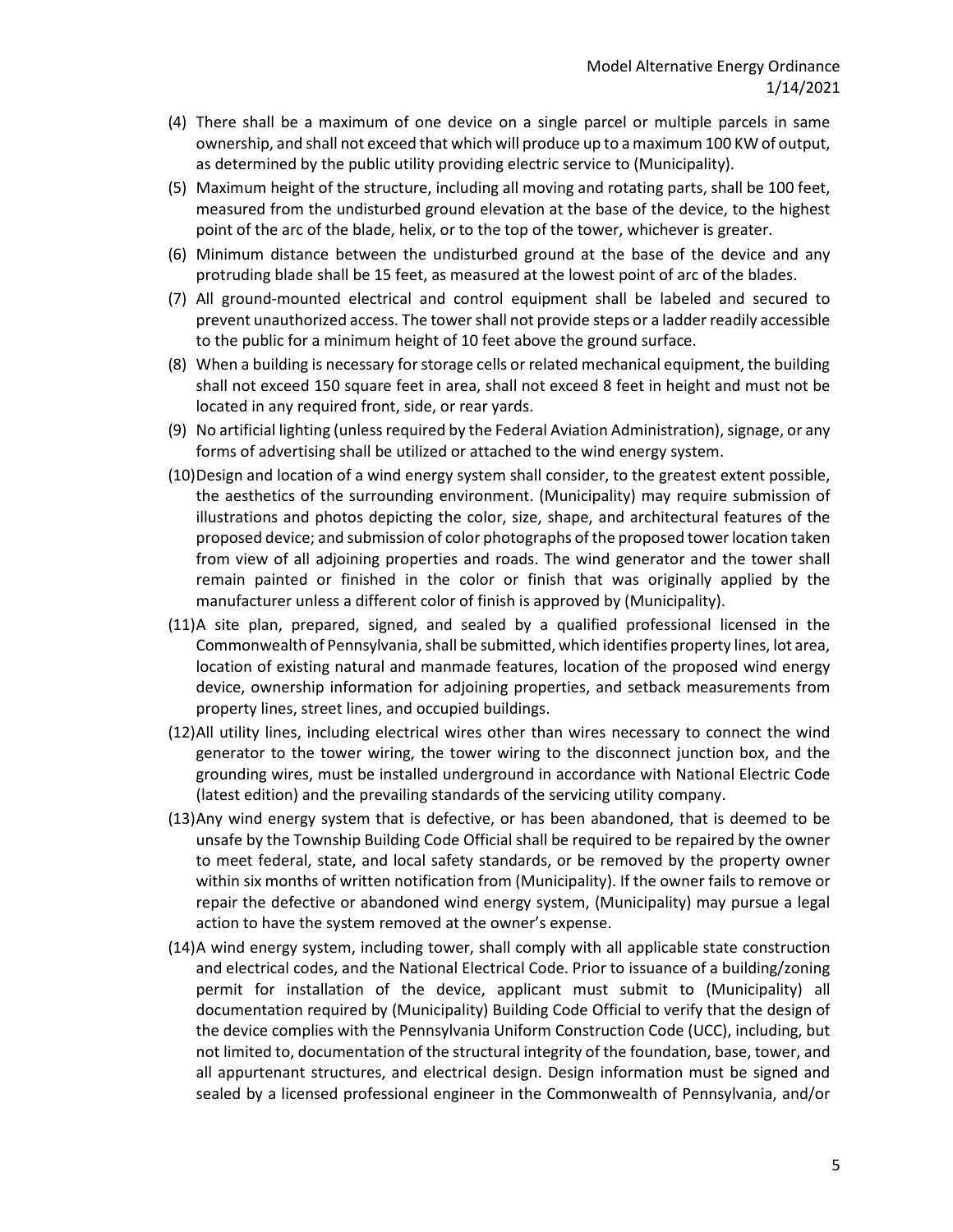equipment manufacturer.

- (15)The use shall not interfere with the reception of any radio, television, or other communication equipment, nor inhibit solar access to adjacent properties.
- (16)A clearly visible warning sign concerning voltage must be placed at the base of all padmounted transformers and substations.
- (17)Visible, reflective, colored objects, such as flags, reflectors, or tape shall be placed on the anchor points of guy wires and along guy wires up to a height of 10 feet from the ground.
- (18)All wind energy systems shall be equipped with a redundant braking system. This includes both aerodynamic over speed controls (including variable pitch, tip, and other similar systems) and mechanical brakes. Mechanical brakes shall be operated in a fail-safe mode. Stall regulation shall not be considered a sufficient braking system for over speed protection.
- (19)All wind energy systems shall primarily serve on-site generation needs unless otherwise approved by (Municipality). If a hookup to a public or community utility system is proposed, electrical plans must be signed and sealed by a certified electrical engineer, at the applicant's expense, and submitted to the utility company and (Municipality) for approval.
- (20)The applicant shall make reasonable efforts to minimize shadow flicker at the property line.
- (21)A nonparticipating landowner shall not intentionally block, interfere, or disrupt the functional operation from an existing wind energy system. If such action or event should occur, the matter shall be resolved as a civil dispute between the landowners and (Municipality) shall not be held responsible.
- B. The following provisions shall specifically apply to **solar energy systems**:
	- (1) Solar Energy Systems as described in this Section are permitted in all zoning districts as an accessory use to a permitted principal use subject to the standards for accessory uses in the applicable zoning district and the specific criteria set forth in this section.
	- (2) All solar energy systems within a historic district or on a historic resource property are not permitted unless written approval or a Certificate of Appropriateness has been granted by the Historical Architectural Review Boards (HARB) or Historical Commission as applicable. Where a Historical Architectural Review Board or Historical Commission does not exist, then solar energy systems shall be installed in accordance with the guidelines as set forth by the National Park Service publication: *Solar Panels on Historic Properties (latest edition).*
	- (3) Solar energy systems designed and permitted as an attached alternative energy facility are permitted provided that all structural components of the solar energy system do not exceed the allowable building height requirements of the zoning district in which it is located by a maximum of 15 feet. The building height shall be measured from the average ground elevation of the building to the average height of the solar panel(s) or other structural components of the solar energy system.
	- (4) A site plan, prepared, signed, and sealed by a qualified professional licensed in the Commonwealth of Pennsylvania, shall be submitted, which identifies property lines, lot area, location of existing natural and manmade features, location of the proposed solar energy system, ownership information for adjoining properties, and setback measurements from property lines, street lines, and occupied buildings.
	- (5) Solar energy systems designed and permitted as a freestanding, ground-mounted alternative energy facility shall be located in accordance with the applicable building setbacks for the zoning district in which it is to be located, and shall not exceed 15 feet in height, as measured from the ground surface to the highest extended point of the structure. All such solar energy systems shall comply with the building and lot coverage requirements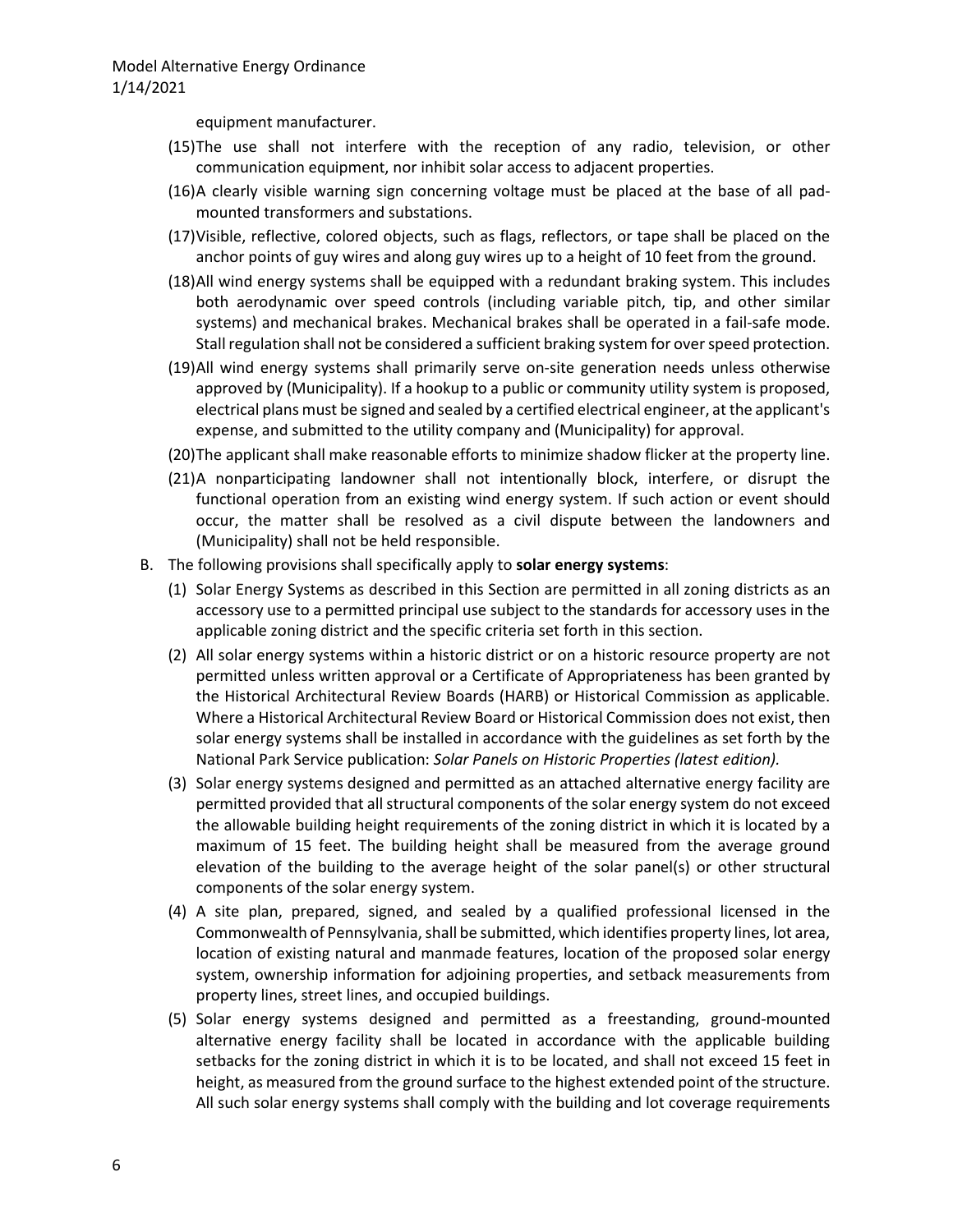of the zoning district on which it is located. Ground-mounted solar systems and any related appurtenances must be screened and or fenced in accordance with the National Electric Code (latest version).

- (6) Solar energy systems designed and permitted as a building-integrated photovoltaic (BIPV) system shall be limited to glazing and roofing installations only.
- (7) Solar energy systems shall be located, designed, and installed as per the manufacturer's specifications, as well as all zoning, building code, utility requirements, and in accordance with the National Electric Code (latest version adopted in Pennsylvania).
- (8) Solar energy systems shall be located behind the front façade of the building occupying the permitted use. No ground-mounted solar energy system shall be permitted in the front yard of the lot on which it is located.
- (9) A solar energy system may exceed the applicable maximum accessory structure height if it will cover an impervious surface parking area. Height may not exceed the height of the primary structure that the parking area serves by more than 15 feet. Minimum height of the parking canopy must allow clearance for emergency service and service vehicles.
- (10)For purposes of determining compliance with building coverage standards of the applicable zoning district, the total horizontal projection area of all ground-mounted and free-standing solar collectors, including solar photovoltaic cells, panels, arrays, and inverters, shall be considered pervious coverage so long as pervious conditions are maintained underneath the solar photovoltaic cells, panels, and arrays.
- (11)A nonparticipating landowner shall not intentionally block, interfere, or disrupt the functional operation of an existing solar energy system. Owners of solar energy systems are encouraged but not required to obtain solar access easements from neighboring landowners to ensure solar access. When an applicant owns two or more adjacent lots, and at least one of those lots is proposed to utilize solar energy collection devices, the applicant is requested to consider establishing a solar access easement or a similar legal mechanism to make sure that structures or vegetation on one lot does not unreasonably obstruct solar access for the solar energy collection devices in the adjacent lot. The municipality does not guarantee and will not protect any individual property rights with respect to solar access. If such action or event should occur, the matter shall be resolved as a civil dispute between the landowners and (Municipality) shall not be held responsible.
- (12)A clearly visible warning sign concerning voltage must be placed at the base of all padmounted transformers and substations.
- (13)Solar energy panels erected on a roof must be placed in accordance with all applicable codes and practices related to firefighting and be reviewed by the fire marshal having jurisdiction in the municipality.
- C. The following provisions shall specifically apply to **geothermal energy systems**:
	- (1) (Municipality) residents depend on groundwater as a water supply source. Because geothermal systems are constructed in the ground or use groundwater, these systems create a potential for water supply and quality degradation. Therefore, the (elected officials) finds that the installation, use, and maintenance of geothermal systems are matters of legitimate concern with respect to public health, safety, and welfare, and that the regulation of installation and maintenance of geothermal systems is warranted.
	- (2) It shall be unlawful to install a new geothermal well or modify an existing geothermal well without a valid permit.
	- (3) Open-loop geothermal systems are prohibited. (*Municipalities may wish to include this*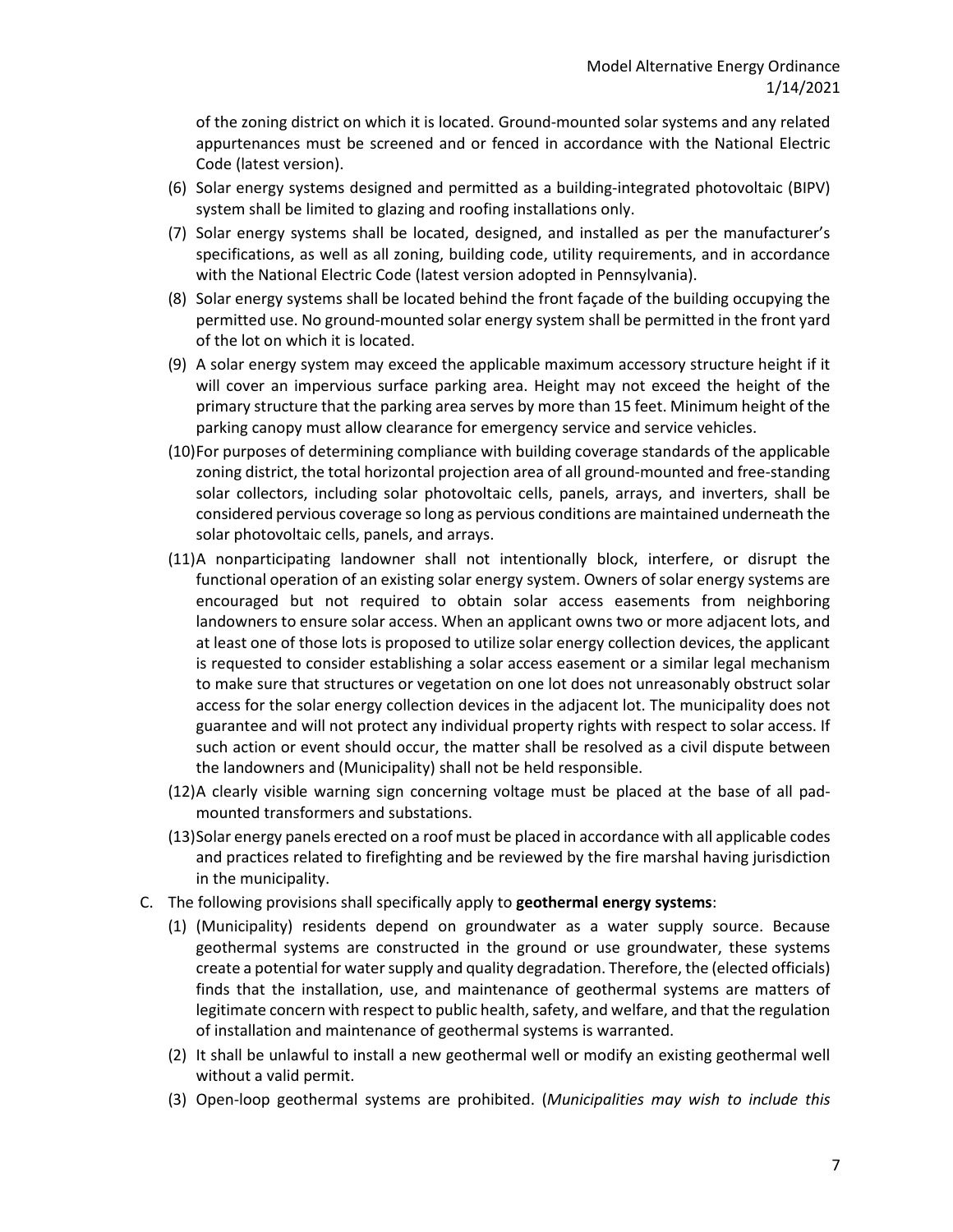*type.*)

- (4) Closed-loop geothermal energy systems shall be permitted by right provided that such systems are located on a lot with a permitted use in accordance with the applicable provisions of this Chapter and Section.
- (5) A site plan, prepared, signed, and sealed by a qualified professional licensed in the Commonwealth of Pennsylvania, shall be submitted, which identifies property lines, lot area, location of existing natural and manmade features, location of the proposed closed-loop geothermal system, bore holes, ownership information for adjoining properties, and setback measurements from property lines, street lines, and occupied buildings.
- (6) The geothermal system must be installed, maintained, and decommissioned in standards conforming to IGSHPA Closed-Loop/Geothermal Heat Pump Systems Design and Installation Standards, as same may be amended and updated from time to time and as per the manufacturer's specifications, as well as all zoning, building code, and utility requirements.
- (7) Only a Pennsylvania Department of Environmental Protection licensed well driller, or an IGSHPA-accredited geothermal system installer, shall conduct the drilling of a geothermal well. In all cases, the well drilling rig must also be approved by Pennsylvania Department of Environmental Protection.
- (8) Geothermal energy systems may be located on a lot with a permitted use provided that all structural components comply with the building setback requirements and lot coverage requirements of the zoning district on which it is located.
- (9) Minimum isolation (setback) distance. Wells and boreholes regulated by this ordinance shall be located using the minimum isolation (setback) distances to existing or potential sources of pollution listed in Table 1. For closed-loop geothermal wells and boreholes, which due to infeasibility, cannot conform to the requirements of Table 1 (on the following page), an appeal to the pertinent municipal official can be made detailing the infeasibility and the proposed location. Upon review, the municipal official may reduce the required setback distances.
- (10)Closed-Loop Geothermal Boreholes shall be located, drilled, and finished in a manner that will protect the borehole structure from damage from surface activities or other natural occurrences so that the quality of the local groundwater cannot be affected.
- (11)The minimum required backfilling material for boreholes is bentonite. Bentonite grout shall be pure, with at least 20 percent solids by weight when mixed with water. Hydration of the bentonite must be delayed until the bentonite has been placed down the well. It is recommended that the vertical boreholes are grouted from the bottom of the well to the top using an appropriate grout with thermal transfer properties. If the borehole penetrates bedrock, it must be grouted from a depth of 15 feet into the bedrock to the top of the borehole.
- (12)A nonparticipating landowner shall not intentionally block, interfere, or disrupt the functional operation of a geothermal system. If such action or event should occur, the matter shall be resolved as a civil dispute between the landowners and (Municipality) shall not be held responsible.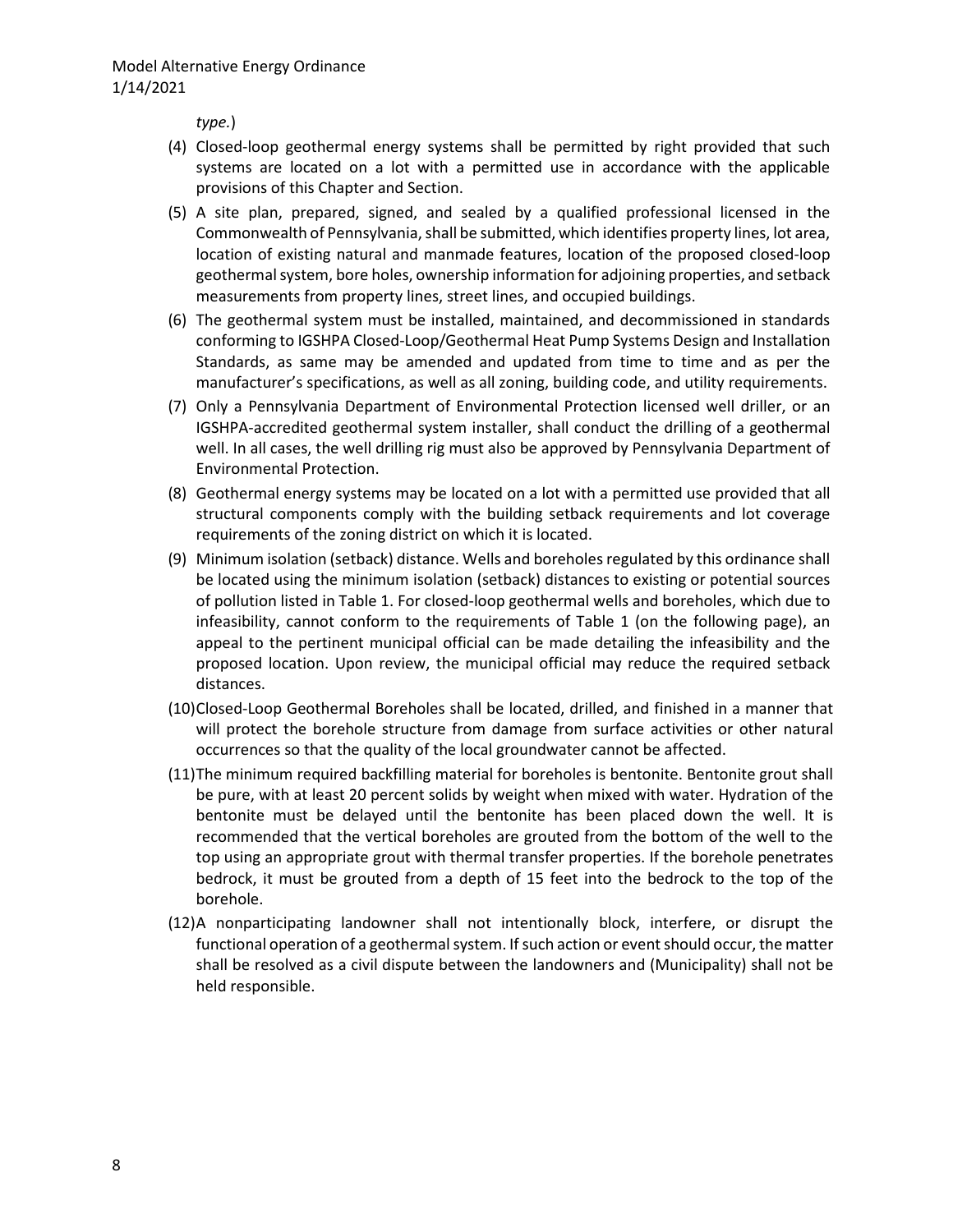| abı |  |
|-----|--|
|-----|--|

| <b>Setback From</b>                                                                                                                           | Borehole and Geothermal Supply<br>and Geothermal Return Well (feet)           |  |
|-----------------------------------------------------------------------------------------------------------------------------------------------|-------------------------------------------------------------------------------|--|
| Delineated wetlands, flood plains, lakes, ponds, or other surface<br>waters                                                                   | 10-25 feet                                                                    |  |
| Storm drains, retention basins, stabilization ponds, or stormwater<br>management facilities                                                   | at least 10 feet                                                              |  |
| Preparation area or storage area of hazardous spray materials,<br>fertilizers, chemicals, or salt piles                                       | 300 feet<br>100-150 feet (if borehole is cased and<br>grouted inside and out) |  |
| Gravity sewer lines and drains carrying domestic sewage or<br>industrial waste                                                                | 5-15 feet or according to easement                                            |  |
| Existing water and forced sewer buried utilities and/or utility<br>trenches                                                                   | at least 15 feet or outside easement                                          |  |
| Septic tanks, aerobic tanks, or holding tanks                                                                                                 | at least 25 feet                                                              |  |
| Subsurface sewage disposal systems, elevated sand mounds, or<br>other sewage disposal fields                                                  | 25-50 feet                                                                    |  |
| Sewage seepage pits and cesspools                                                                                                             | at least 25 feet                                                              |  |
| Farm silos, barnyards, privies, and fuel tanks                                                                                                | at least 25 feet                                                              |  |
| Spray irrigation sites, sewage sludge, and septage disposal sites                                                                             | at least 25 feet                                                              |  |
| Dedicated public right-of-way and property lines                                                                                              | at least 10 feet                                                              |  |
| Building foundations (except for buildings enclosing water wells<br>and/or water well pumps and any other source of pollution as<br>approved) | at least 10 feet                                                              |  |
| Identified NPL Site (Superfund) plume area                                                                                                    | at least 300 feet                                                             |  |
| Any other source or potential source of pollution                                                                                             | at least 300 feet                                                             |  |

### D. The following provisions shall specifically apply to **wood-fired boilers**:

- (1) Wood-fired boilers, as defined under Subsection 2. Definitions., shall be permitted by special exception, as an accessory use, in residential districts with a minimum lot area of 2 acres or more as an alternative or emerging energy facility serving any residential use.
- (2) In no case shall a wood-fired boiler be permitted in the required front, side, or rear yard, nor shall it be located closer than 150 feet to any property line.
- (3) A site plan, prepared, signed, and sealed by a qualified professional licensed in the Commonwealth of Pennsylvania, shall be submitted, which identifies property lines, lot area, location of existing natural and manmade features, location of the proposed wood-fired boiler, ownership information for adjoining properties, and setback measurements from property lines, street lines, and occupied buildings.
- (4) Wood-fired boilers shall be a Phase 2 type, as certified by the United States Environmental Protection Agency (EPA) as meeting a particulate matter emission limit of 0.32 pounds per million British Thermal Units output and is labeled accordingly. Phase 2 outdoor wood-fired boiler models will be identified with a white hang tag.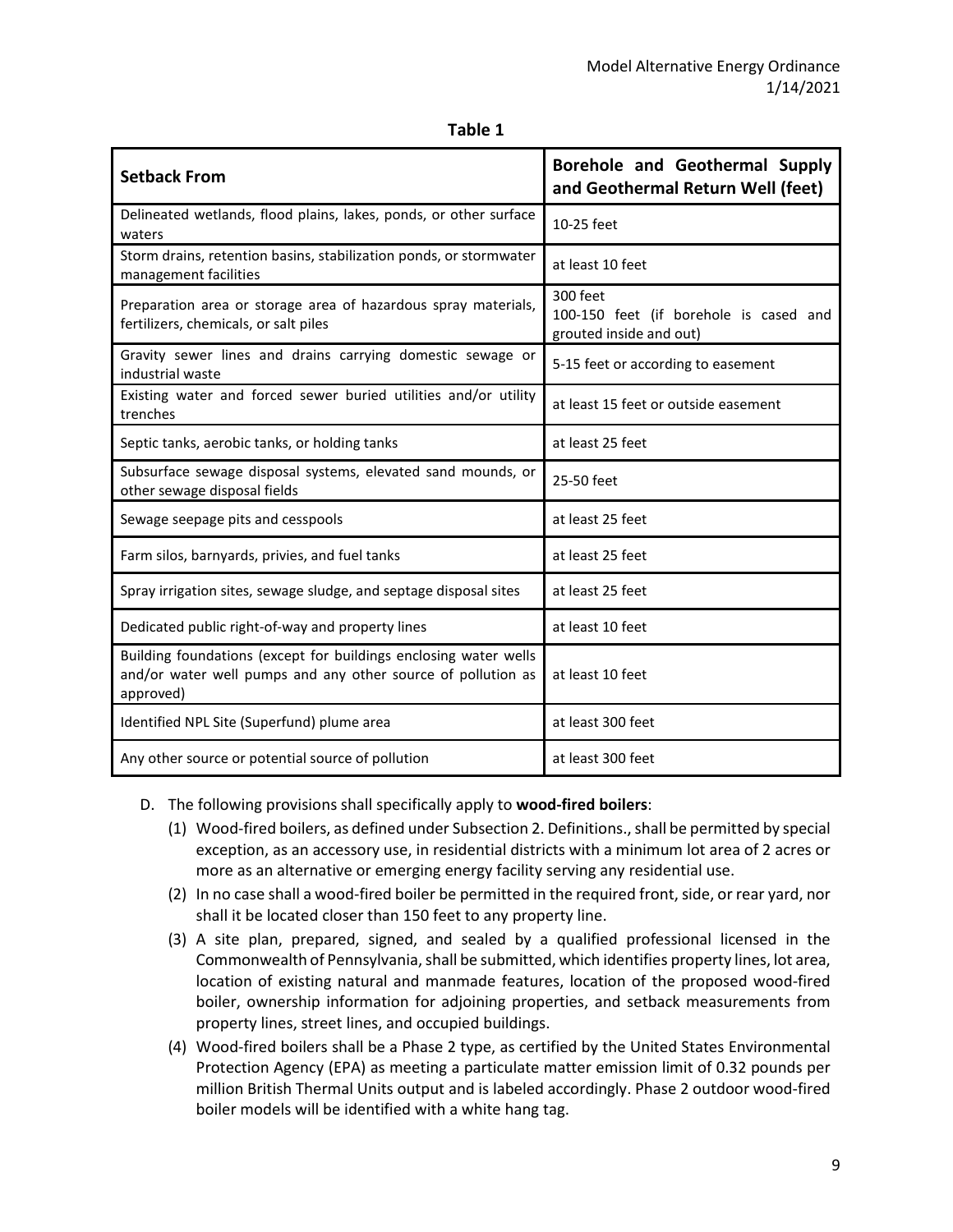## Model Alternative Energy Ordinance 1/14/2021

- (5) Wood-fired boilers shall be premanufactured self-contained systems with a lockable fuel feed chute and ash door.
- (6) Wood-fired boilers shall have a permanently attached smokestack with a minimum stack height of 10 feet above the ground that also extends at least 2 feet above the highest peak of any residence located less than 150 feet from the outdoor wood-fired boiler.
- (7) Fuel for wood-fired boilers shall consist of clean wood, wood pellets made from clean wood, biomass woody fuels, wood chips, home heating oil, natural gas, propane, or that which complies with all applicable sulfur limits and is used as a starter or supplemental fuel for dual-fired outdoor wood-fired boilers.
- (8) The following fuels are prohibited:
	- A. Any material not listed in Subsection 7. above
	- B. Treated or painted wood
	- C. Furniture
	- D. Garbage
	- E. Tires
	- F. Plastic
	- G. Rubber
	- H. Waste petroleum products
	- I. Paint or paint thinner
	- J. Chemicals
	- K. Hazardous waste
	- L. Coal
	- M. Glossy colored paper
	- N. Construction or demolition debris
	- O. Plywood
	- P. Particle board
	- Q. Saltwater driftwood
	- R. Manure
	- S. Animal carcasses
	- T. Asphalt products
- (9) As part of the special exception application, the Zoning Hearing Board may attach reasonable conditions and safeguards.
- E. The following provisions shall specifically apply to **emerging energy systems** other than those as described in Sections 4A, B, C, or D:
	- (1) Emerging energy systems, other than those specifically defined in this Chapter, shall be permitted by special exception as an accessory use provided that such systems are located on a lot with a permitted use in accordance with the applicable provisions of this Chapter.
	- (2) Emerging energy systems may be located on or attached to an occupied building provided that the structural components of the emerging energy systems do not exceed the permitted building height requirements of the zoning district to which it is located.
	- (3) Emerging energy systems may be located on a lot with a permitted use provided that all structural components comply with the building setback requirements and lot coverage requirements of the zoning district on which it is located.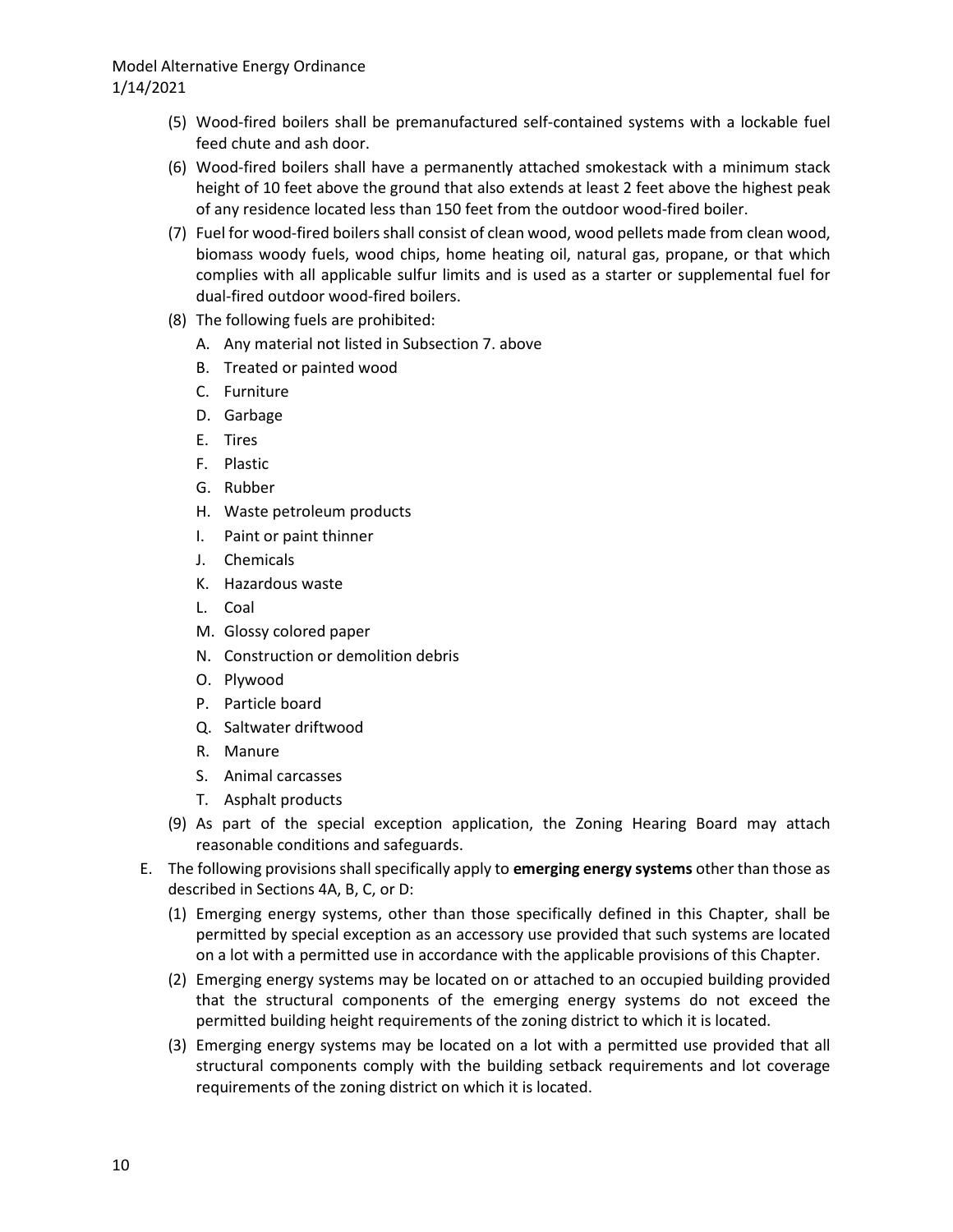- (4) A site plan, prepared, signed, and sealed by a qualified professional licensed in the Commonwealth of Pennsylvania, shall be submitted, which identifies property lines, lot area, location of existing natural and manmade features, location of the proposed emerging energy system, ownership information for adjoining properties, and setback measurements from property lines, street lines, and occupied buildings.
- (5) Emerging energy systems may be located on a lot provided that it is located, designed, and installed considering the health, safety, and general welfare of the adjacent property owners. As part of the special exception application, the Zoning Hearing Board may attach reasonable conditions and safeguards.
- (6) A clearly visible warning sign concerning voltage must be placed at the base of all padmounted transformers and substations.
- F. The following resource protection provisions shall apply to all alternative or renewable energy systems:
	- (1) The landowner shall provide documentation of the land and airspace on his property, which must remain open to assure adequate solar access, water, and/or wind to the renewable energy system. All such documentation shall be considered as part of the permit application or special exception application.
	- (2) As part of the permit application, the landowner shall notify the Zoning Officer that the alternative or renewable resource system has been installed. The landowner shall also provide the Zoning Officer with any other permits that have been obtained from agencies with jurisdiction in order to locate the alternative or renewable energy resource system on the property.
- G. The following provisions shall apply to noise, shadow flickering, and/or interference involving alternative and/or emerging energy systems:
	- (1) Audible sound from any alternative and/or emerging energy facility shall not exceed 55 dBA, as measured at the applicant's property line. (Municipality) has the right to inspect, measure, and record sound levels at the applicant's expense.
	- (2) The applicant shall not disrupt radio, telephone, television, or similar communication signals, and shall mitigate any harm caused by the alternative and/or emerging energy system.

### **5. Provisions for Encouraging Passive Energy Conservation**

- A. Building Orientation
	- (1) Streets: Streets shall be designed so that the buildings in the subdivision or land development can be oriented with their long axis within 20 degrees of a true east-west orientation.
	- (2) Lot design: The lot design shall provide for lots of adequate width, depth, and shape for solar energy orientation, to provide open area, to eliminate overcrowding, and to be appropriate for the location of the subdivision or land development and for the type of development contemplated. Lots and building setback lines shall be designed so that the buildings in the subdivision or land development can be oriented with their long axes within 20 degrees of a true east-west orientation. In subdivisions or land developments of more than five buildings, only 80 percent of the proposed buildings need be oriented as required by this paragraph.
- B. Building Placement
	- (1) Buildings shall be placed on an axis within 20 degrees of a true east-west with the longest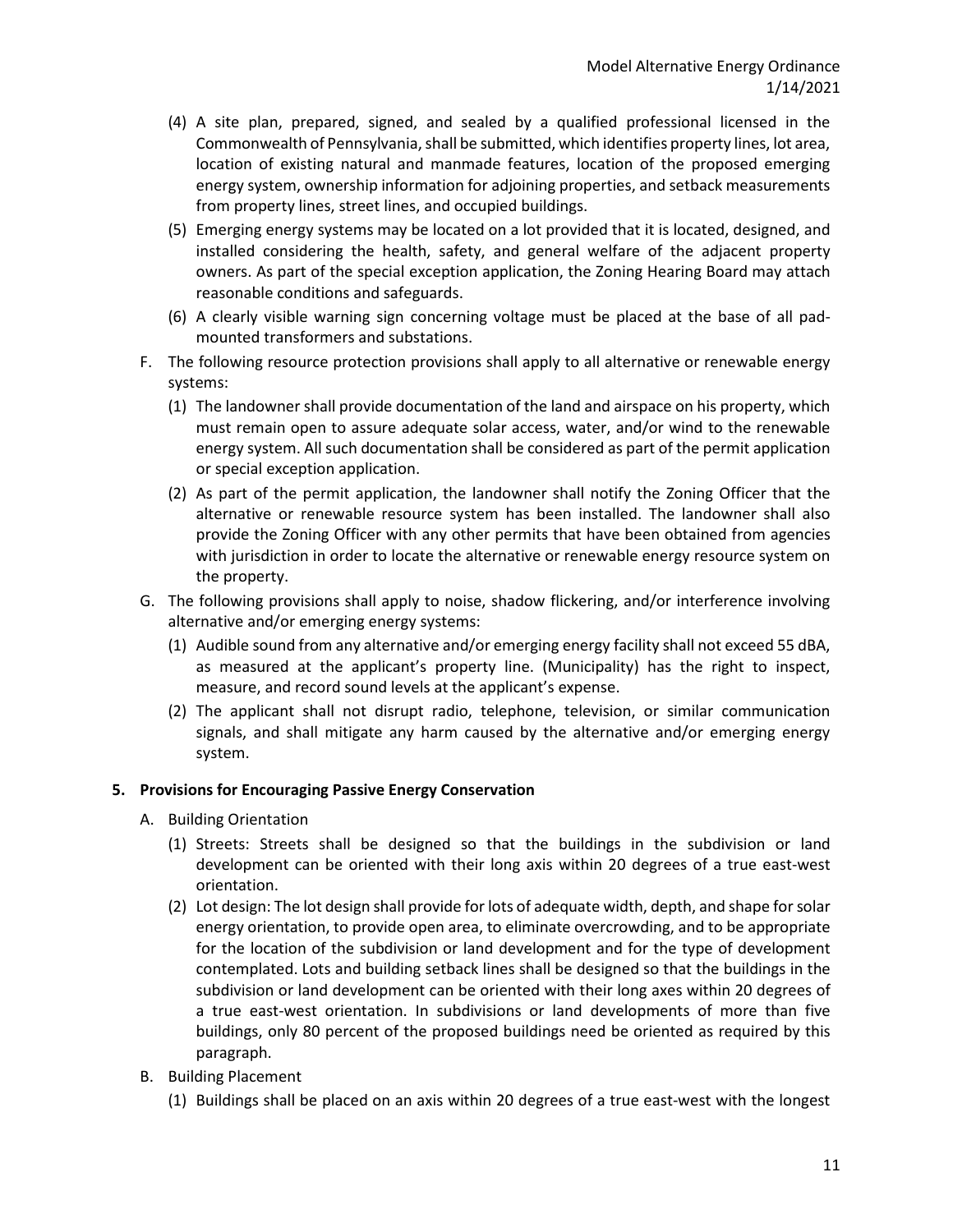wall facing southward to benefit from solar energy, natural shading, natural lighting, and thus reduce energy requirements. In subdivisions or land developments of more than five buildings, only 80 percent of the proposed buildings need be oriented as required by this paragraph. A group of connected townhomes is to be considered one building for the purposes of this rule.

- (2) Buildings shall be placed within the topography such that walkout basements (where used) are positioned so that the exposed or walk out part of the basement is on the southward facing side of the building.
- (3) All lots shall be laid out to permit buildings to employ renewable energy sources such as closed-loop geothermal energy, wind energy, or solar energy in the mechanical heating and cooling of any building.
- (4) No structure, whether Principal Use or Accessory Use; and no coniferous plant materials, whether trees, shrubs, or other; and no permanently fixed equipment, shall be of such a height that it would cast a shadow during daylight between 9:00 AM and 3:00 PM of the winter solstice (the shortest day of the year) on any solar gathering component of an existing or proposed solar energy system.
- C. Shading
	- (1) No structure, whether Principal Use or Accessory Use; and no coniferous plant materials, whether trees, shrubs or other; and no permanently fixed equipment shall be of such a height that it would cast a shadow during daylight between 9:00 AM and 3:00 PM of the winter solstice (the shortest day of the year) on the southward face of another building at the wall and/or at roof line or the buildable area of a parcel if no building exists.
	- (2) Buildings shall be built incorporating an overhang, awning, deciduous trees, or other methodology that casts a shadow on all fenestration on the southward exposure of the building during daylight between 9:00 AM and 5:00 PM (daylight savings time) of the summer solstice (the longest day of the year).
- D. Landscaping
	- (1) All required landscaping, street trees, and buffers shall be provided in accordance with the regulations for the zoning district in which the project is located and in accordance with the subdivision and land development ordinance as applicable.
	- (2) Prevailing winds are to be identified and landscaping shall be positioned to provide a windbreak for any occupied building.
	- (3) Street trees shall be placed considering solar access and shading.
	- (4) Coniferous trees shall be placed on the north side of a structure to provide a windbreak in the winter and deciduous trees shall be placed on the south side of structures to provide shading in the summer and solar energy access in the winter.
	- (5) All landscape berms shall be on the north side of any occupied building upon a lot.
- E. Cool/Green Roofs
	- (1) The use of green roofs and cool roofs on nonresidential, flat, or slightly sloped,  $(0 30$  degree pitch) roofed buildings, and structures, is encouraged to supplement measures to reduce energy consumption, reduce heat island effects, and provide other environmental benefits such as a reduction in stormwater runoff.
	- (2) Cool roofs shall have a Solar Reflectance Index of 50 or greater in accordance with the Cool Roof Rating Council and ANSI/CRRC S100 (2016), Standard Test Methods for Determining Radiative Properties of Materials.
	- (3) Green roofs shall include vegetation on at least 50 percent of the roof area of all buildings in the project and shall use only drought-tolerant landscaping. Green roofs shall be installed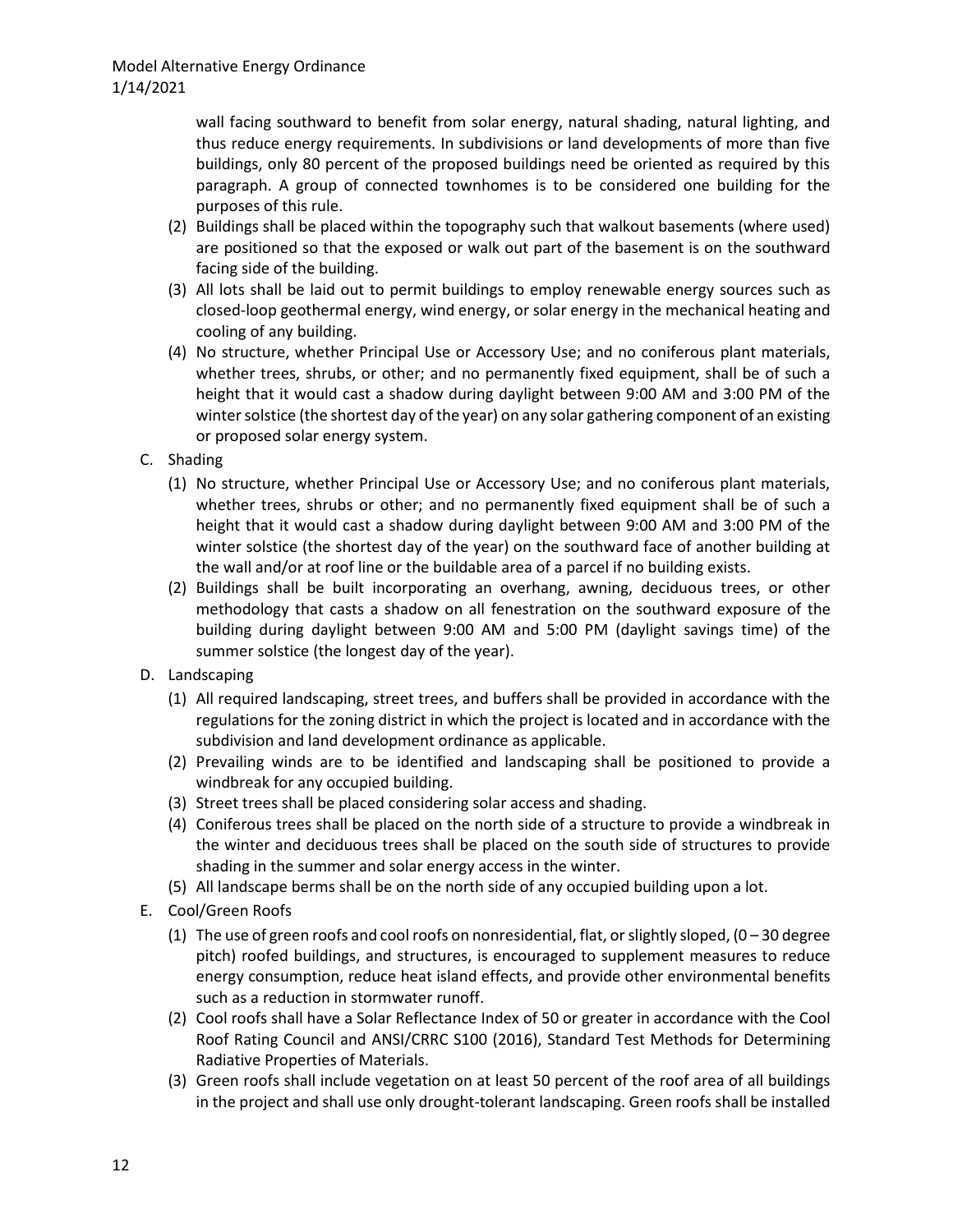in accordance with ANSI standards for fire, wind uplift, and root repellency (ANSI/SPRI VF-1, ANSI/SPRI RP-14 and ANSI/SPRI VR-1.) See Section 6. for available bonus provisions.

- F. Green Walls/Living Walls
	- (1) The use of green walls, interior or exterior, is encouraged to supplement measures to reduce energy consumption, heat island effects and provide other environmental benefits such as improved air quality.
	- (2) Green walls may be modular or soilless types.
- G. Thermal Mass Walls
	- (1) The use of thermal mass walls is encouraged to supplement measures to reduce energy consumption in combination with renewable energy sources and other passive energy reduction strategies as outlined in this Chapter.
	- (2) In accordance with the 2018 Pennsylvania Alternative Residential Energy Provisions, as published by the Pennsylvania Housing Research Center, and the Pennsylvania Energy Code, thermal mass walls must have an R value of 8 or an R value of 13, when more than half the insulation is on the interior.

### **6. Bonus Provisions**

- A. To encourage the use of alternative and/or emerging energy green technologies and sustainable design features, for all new construction the following bonuses may be used for a reduction in (Municipality) permit and escrow fees, increases in the base density, and increases in building coverage permitted in accordance with the following table. Increases are cumulative and may be combined for a maximum of 75 percent reduction in permit and escrow fees, 30 percent increase in building coverage, and/or a maximum density increase of two and one-half dwelling units per acre of residential land (2.5 DU/AC). All other requirements of the zoning code and subdivision and land development ordinance must be met.
- B. Any increase in dwelling units or building coverage shall be accounted for in all stormwater management facilities and calculations in accordance with applicable (Municipality) regulations and ordinances through the use of structural and or non-structural BMPs. Applicants will be required to submit proof of compliance with this regulation as part of the stormwater management report and calculations submitted with any land development or building permit application and shall be subject to review by the (Municipality).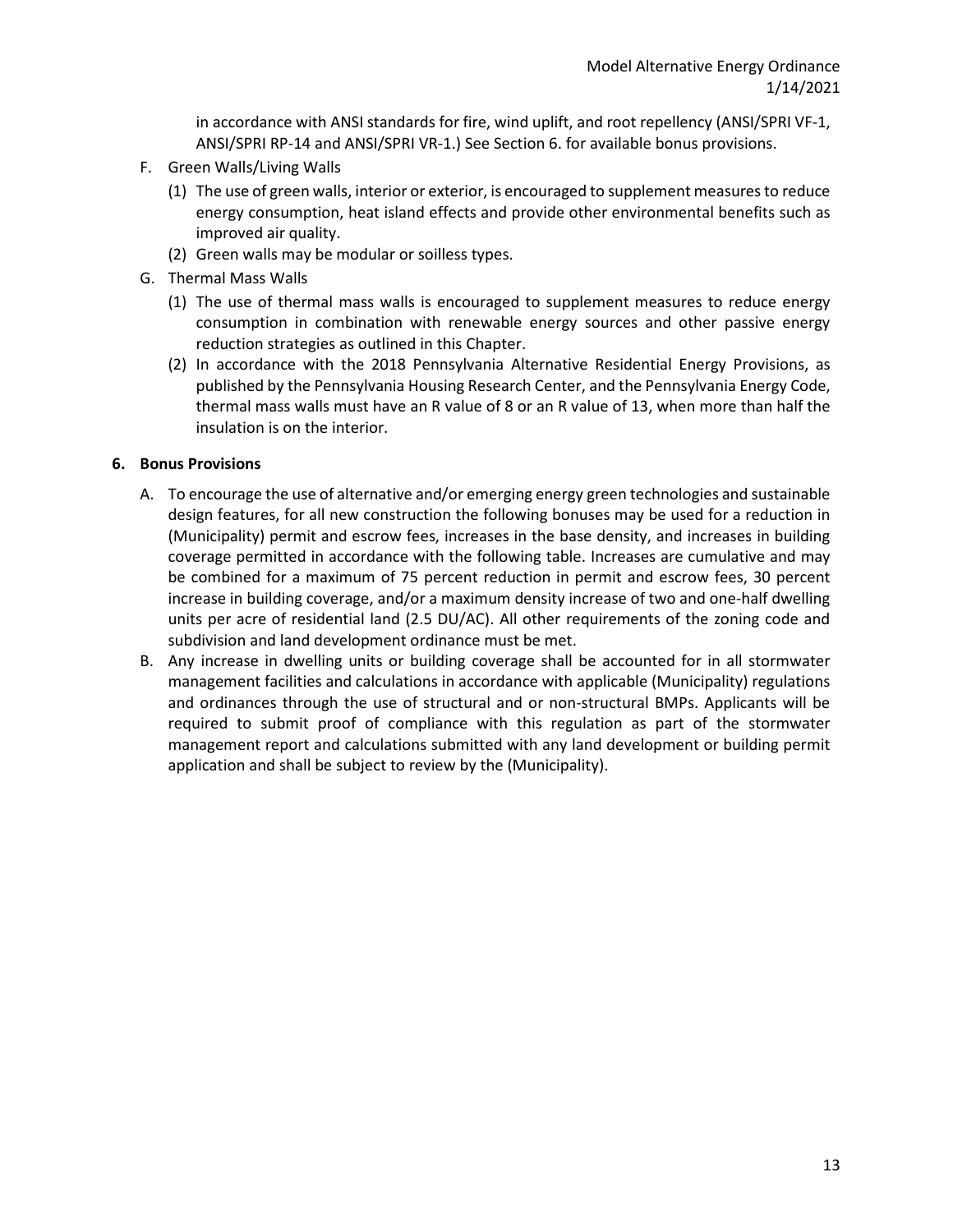## C. Table of Bonuses

| <b>Bonus Feature</b>                                                                                                                                                                         | <b>Bonus Feature Standard</b>                                                                                                                                                                                                                                                  | <b>Bonus</b>                                                                      |
|----------------------------------------------------------------------------------------------------------------------------------------------------------------------------------------------|--------------------------------------------------------------------------------------------------------------------------------------------------------------------------------------------------------------------------------------------------------------------------------|-----------------------------------------------------------------------------------|
| <b>Residential Buildings</b>                                                                                                                                                                 |                                                                                                                                                                                                                                                                                |                                                                                   |
| Energy efficient buildings and<br>construction.                                                                                                                                              | Building designs, materials, system,<br>and construction techniques that<br>produce an Energy Star score of at<br>least 75 percent for at least 50<br>percent of the total buildings on the<br>tract. The applicant shall provide a<br>monitoring plan to track<br>compliance. | 5 percent reduction in<br>permit and escrow fees or<br>an additional 0.25 DU/AC   |
| Building design, materials,<br>system, and construction<br>techniques that produce an<br>energy score of at least 75<br>percent and provide solar and/or<br>geothermal ready infrastructure. | The inclusion of electrical and<br>plumbing infrastructure to enable<br>the conversion to, or addition of,<br>solar panels and/or geothermal<br>systems to all newly constructed<br>residential units.                                                                         | 10 percent reduction in<br>permit and escrow fees, or<br>an additional 0.5 DU/AC  |
| Provide 25 percent of estimated<br>energy demand via solar or other<br>renewable energy means for all<br>residential units.                                                                  | The inclusion of on-lot/structure<br>and/or a community-based<br>renewable energy system.                                                                                                                                                                                      | 15 percent reduction in<br>permit and escrow fees, or<br>an additional 0.5 DU/AC  |
| Provide 50 percent of estimated<br>energy demand via solar or other<br>renewable energy means for all<br>residential units.                                                                  | The inclusion of on-lot/structure<br>and/or a community-based<br>renewable energy system.                                                                                                                                                                                      | 25 percent reduction in<br>permit and escrow fees, or<br>an additional 0.75 DU/AC |
| Provide 75 percent of estimated<br>energy demand via solar or other<br>renewable energy means for all<br>residential units.                                                                  | The inclusion of on-lot/structure<br>and/or a community-based<br>renewable energy system.                                                                                                                                                                                      | 50 percent reduction in<br>permit and escrow fees, or<br>an additional 1.0 DU/AC  |
| Provide 100 percent of<br>estimated energy demand via<br>solar or other renewable energy<br>means for all residential units.                                                                 | The inclusion of on-lot/structure<br>and/or a community-based<br>renewable energy system.                                                                                                                                                                                      | 75 percent reduction in<br>permit and escrow fees, or<br>an additional 2.5 DU/AC  |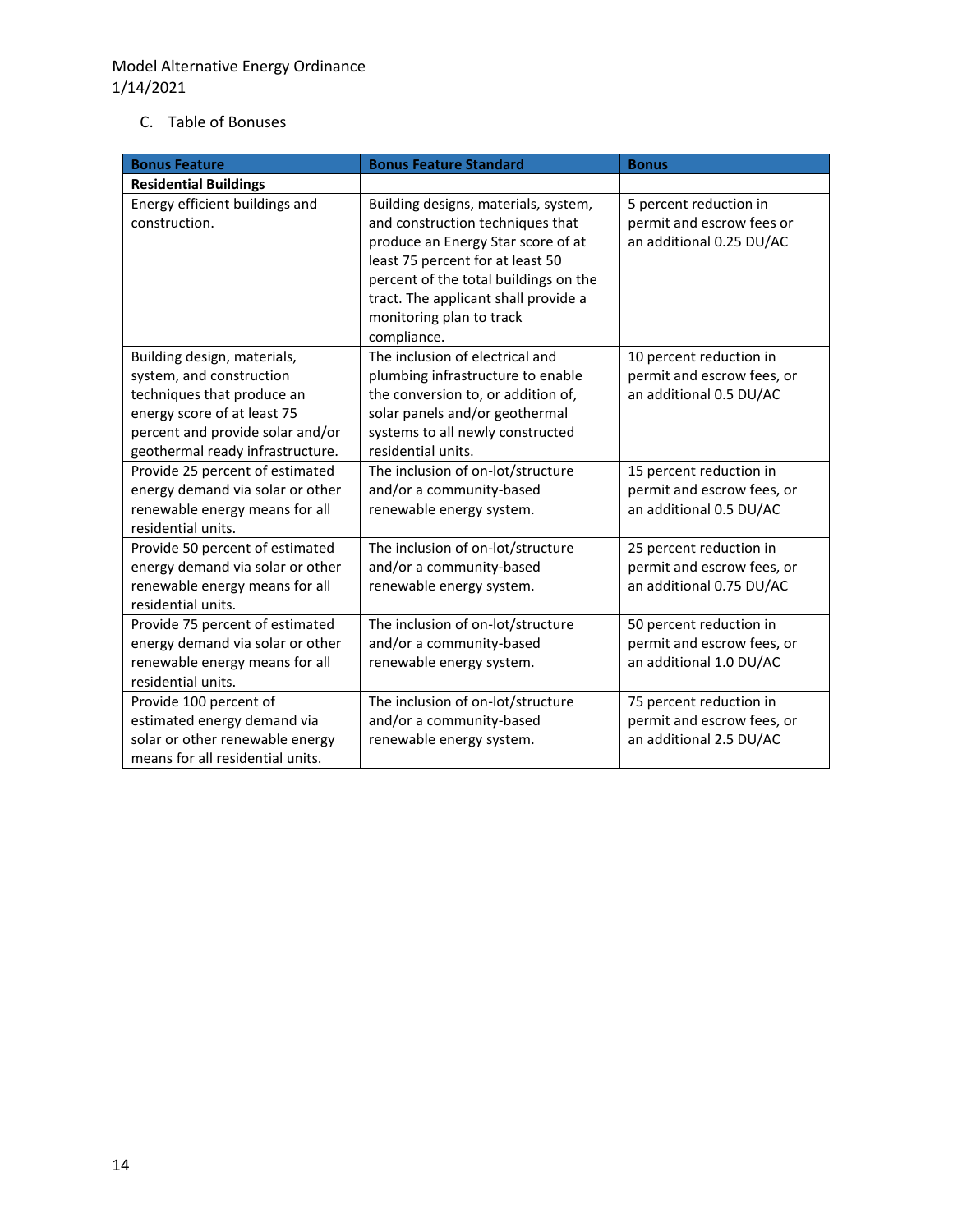| <b>Bonus Feature</b>                                                                                                                                                                         | <b>Bonus Feature Standard</b>                                                                                                                                                                                                     | <b>Bonus</b>                                                                                                                                                                                                                                    |
|----------------------------------------------------------------------------------------------------------------------------------------------------------------------------------------------|-----------------------------------------------------------------------------------------------------------------------------------------------------------------------------------------------------------------------------------|-------------------------------------------------------------------------------------------------------------------------------------------------------------------------------------------------------------------------------------------------|
| <b>Non-Residential Buildings</b>                                                                                                                                                             |                                                                                                                                                                                                                                   |                                                                                                                                                                                                                                                 |
| Energy efficient buildings and<br>construction.                                                                                                                                              | Building designs, materials, system,<br>and construction techniques that<br>produce an Energy Star score of at<br>least 75 percent for each building.<br>The applicant shall provide a<br>monitoring plan to track<br>compliance. | 5 percent reduction in permit<br>and escrow fees or an<br>additional 5 percent building<br>coverage                                                                                                                                             |
| Building design, materials,<br>system, and construction<br>techniques that produce an<br>energy score of at least 75<br>percent and provide solar and/or<br>geothermal ready infrastructure. | The inclusion of electrical and<br>plumbing infrastructure to enable<br>the conversion to, or addition of,<br>solar panels and/or geothermal<br>systems to all newly constructed<br>non-residential buildings                     | 10 percent reduction in<br>permit and escrow fees, or an<br>additional 10 percent building<br>coverage                                                                                                                                          |
| Provide 25 percent of estimated<br>energy demand via solar or other<br>renewable energy means for<br>each building.                                                                          | The inclusion of on-lot/structure<br>and/or a community-based<br>renewable energy system.                                                                                                                                         | 15 percent reduction in<br>permit and escrow fees, or an<br>additional 15 percent building<br>coverage                                                                                                                                          |
| Provide 50 percent of estimated<br>energy demand via solar or other<br>renewable energy means for<br>each building.                                                                          | The inclusion of on-lot/structure<br>and/or a community-based<br>renewable energy system.                                                                                                                                         | 25 percent reduction in<br>permit and escrow fees, or an<br>additional 20 percent building<br>coverage                                                                                                                                          |
| Provide 75 percent of estimated<br>energy demand via solar or other<br>renewable energy means for<br>each building.                                                                          | The inclusion of on-lot/structure<br>and/or a community-based<br>renewable energy system.                                                                                                                                         | 50 percent reduction in<br>permit and escrow fees, or an<br>additional 25 percent building<br>coverage                                                                                                                                          |
| Provide 100 percent of<br>estimated energy demand via<br>solar or other renewable energy<br>means for each building.                                                                         | The inclusion of on-lot/structure<br>and/or a community-based<br>renewable energy system.                                                                                                                                         | 75 percent reduction in<br>permit and escrow fees, or an<br>additional 30 percent building<br>coverage                                                                                                                                          |
| Install a cool roof.                                                                                                                                                                         | Use of a roofing material with a<br>solar reflective index greater than<br>50 for 100 percent of the exposed<br>roof area.                                                                                                        | 5 percent reduction in permit<br>and escrow fees or an<br>additional 5 percent building<br>coverage                                                                                                                                             |
| Install a green roof - 50 percent.                                                                                                                                                           | Building design includes a green<br>roof for 50 percent of the total roof<br>area.                                                                                                                                                | 25 percent reduction in<br>permit and escrow fees, or an<br>additional 20 percent building<br>coverage or a reduction in<br>stormwater system capacity<br>equal to the volume offset by<br>the green roof (subject to<br>analysis/verification) |
| Install a green roof - 100 percent.                                                                                                                                                          | Building design includes a green<br>roof for 100 percent of the total<br>roof area                                                                                                                                                | 50 percent reduction in<br>permit and escrow fees, or an<br>additional 25 percent building<br>coverage or a reduction in<br>stormwater system capacity<br>equal to the volume offset by<br>the green roof (subject to<br>analysis/verification) |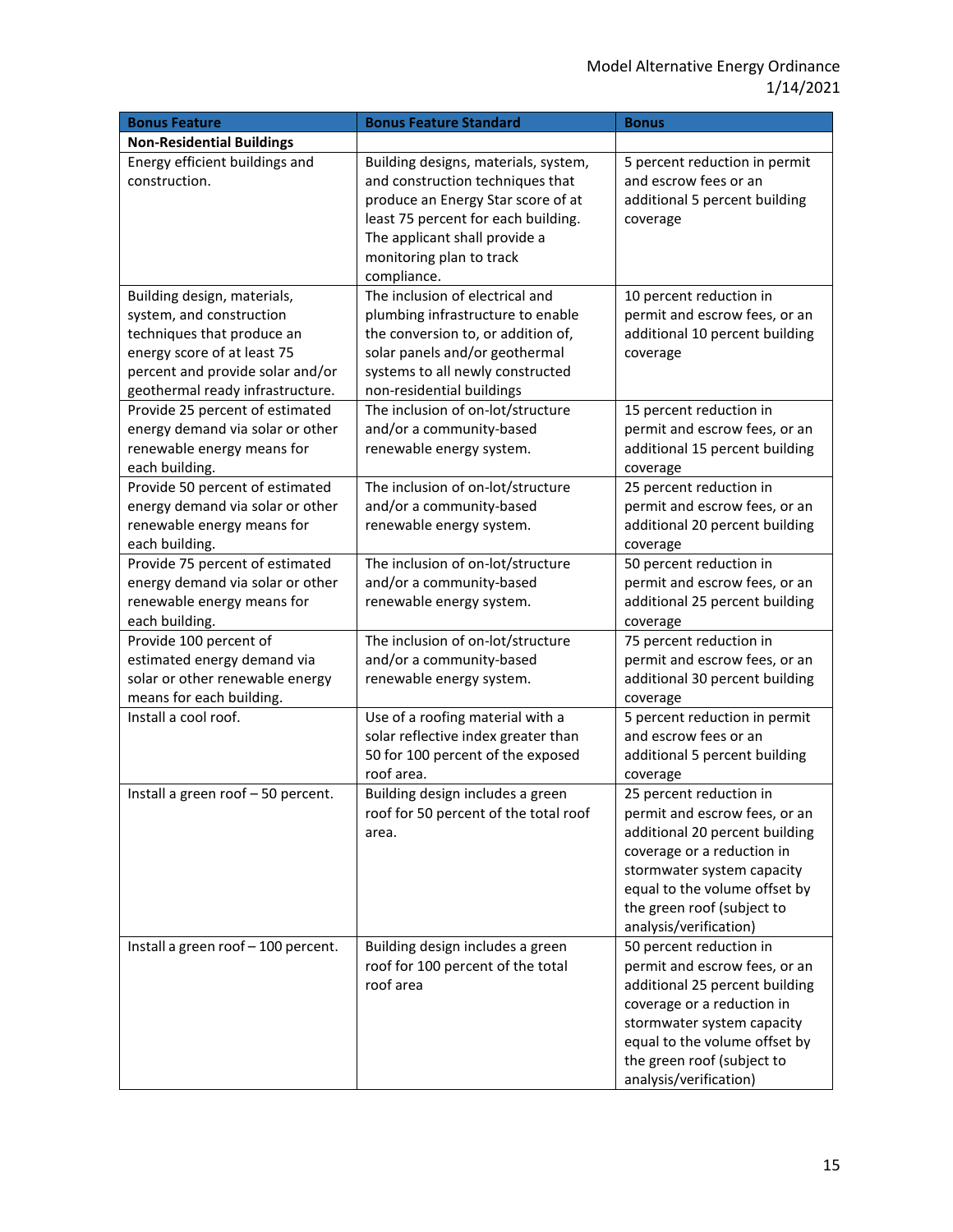## Model Alternative Energy Ordinance 1/14/2021

D. Upon submission to (Municipality) for land development, the applicant shall provide a narrative clearly outlining the applicable bonuses which are being sought, in addition to any supporting documentation as applicable, or which may be requested by (Municipality) to determine the applicability of the specific bonus or combination thereof.

### **7. Permit and Special Exception Application Requirements.**

- A. No alternative or emerging energy facility shall be located, modified, or constructed within (Municipality) unless a permit has been issued to the landowner in accordance with the provisions of this Section.
- B. The permit application and special exception application shall be accompanied with a fee in the amount specified by (Municipality).
- C. The permit application and special exception application shall demonstrate that the alternative or emerging energy facility will comply with the provisions contained under this Section. The following specific items shall be provided by the applicant:
	- (1) A complete narrative describing the proposed alternative or emerging energy facility, which shall include: a project overview; the project location; the number of the alternative or emerging energy systems; the area and height of the alternative or emerging energy systems; the initial and potential generating capacities; the facility dimensions; and the manufacturer's specifications.
	- (2) An affidavit or similar evidence of agreement between the landowner and the facility owner/operator demonstrating that the facility owner/operator has the capabilities and permission of the landowner to apply for necessary permits for construction and operation of the alternative or emerging energy facility.
	- (3) The addresses of all properties within 500 feet on which the proposed alternative or emerging energy facility will be located.
	- (4) A site plan, prepared, signed, and sealed by a qualified professional licensed in the Commonwealth of Pennsylvania showing the boundary lines of the property occupied by the alternative or emerging energy facility and the properties within 500 feet on which the proposed alternative or emerging energy facility will be located. The site plan shall also include: topographical and natural features; the planned location of the alternative or emerging energy systems; the building setback lines; the access road and turnout locations; building and structures; and all public utilities.
	- (5) The existing and projected annual energy needs of the permitted use that will benefit from the alternative or emerging energy system, including the amount of surplus energy that will be exchanged, transferred and/or sold to a public or private utility company.
	- (6) Documents related to the potential abandonment and/or decommissioning of the alternative or emerging energy systems.
	- (7) Other relevant studies, reports, certifications and approvals, and other Municipal Ordinances as may be reasonably requested by (Municipality) to ensure compliance with this Chapter.
- D. As part of the permit or special exception application, (Municipality) may attach reasonable conditions and safeguards in order to consider the health, safety, and general welfare of the applicant and the adjacent property owners.
- E. The following provisions shall apply to emergency service requirements for an alternative or emerging energy facility:
	- (1) The applicant shall provide a copy of the permit application to the local emergency response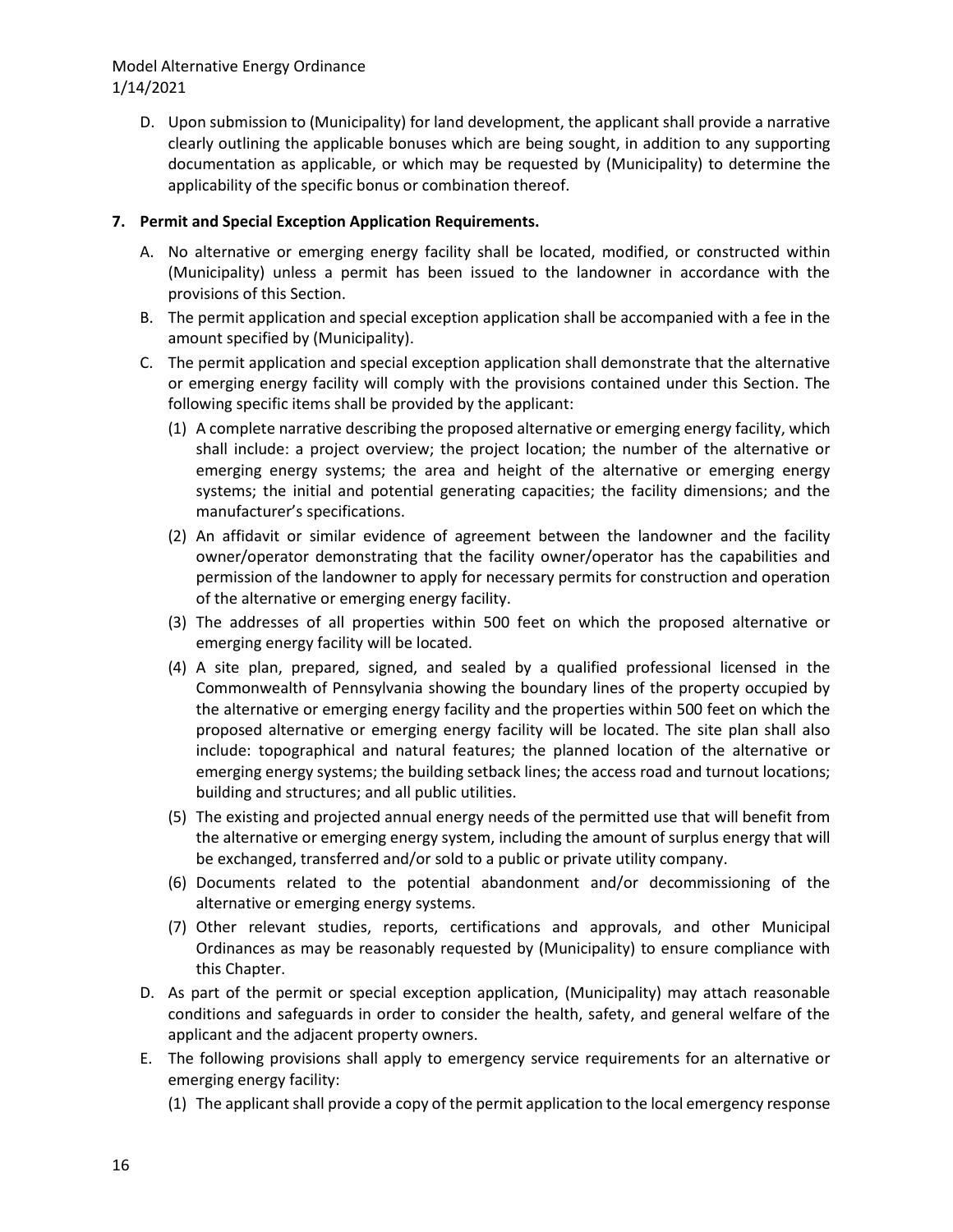providers (police, fire, and ambulance) of (Municipality).

- (2) If required by the Zoning Officer, the applicant, in conjunction with the emergency service providers, shall establish an emergency response plan for the alternative or emerging energy facility.
- F. Pursuant to the time limitations specified for a permit application, (Municipality) will determine whether the application is administratively complete and advise the applicant accordingly.
- G. Pursuant to the time limitations specified by the Pennsylvania Municipalities Planning Code, 53 P.S. §10101 *et seq*., and the State-wide Building Code [Chapter 5, Part 1], (Municipality) shall consider the permit or special exception application. The applicant may be afforded an opportunity to present the project to the designated municipal officials, as well as answer questions about the project.
- H. Throughout the permit process, the applicant shall promptly notify (Municipality) of any changes to the information contained in the permit or special exception application.

### **8. Supplemental Design, Installation and Maintenance Requirements.**

- A. The design of the alternative or emerging energy facility shall conform to applicable industry standards, including those of the American National Standards Institute, National Underwriters Laboratories, ASTM, National Electric Code, or other pertinent certifying organization, in addition to the Uniform Construction Code [Chapter 5, Part 1], and/or other pertinent codes adopted by (Municipality). The manufacturer specifications shall be submitted as part of the permit application.
- B. Maintenance: The landowner is responsible for maintaining the system in a safe and operable condition for the life of the system. The landowner shall consult with a qualified inspector every 12 months to determine if the alternative and emerging energy facility is operating in accordance with the specifications of the manufacturer. A copy of the report shall be submitted to (Municipality) and (Municipality) shall have the right to inspect. Any noted deficiencies are to be corrected to maintain the system in operable condition unless the intent is to decommission the system in accordance with Section 10 of this Chapter.
- C. Above-ground alternative and emerging energy systems shall be clear-coated, transparent, and/or be designed with a non-obtrusive color such as white, off-white, gray, or black. All such systems shall not be artificially lighted, except to the extent required by the Federal Aviation Administration or other applicable authority that regulates air safety.
- D. Above-ground alternative and emerging systems shall not display advertising, except for reasonable identification of the manufacturer.
- E. On-site transmission, distribution, and power lines between an alternative and an emerging energy facility and the structure utilizing the energy shall be placed underground.
- F. Above-ground alternative and emerging energy systems shall not be combined with other support towers or accessory structural components that are devoted to, or utilized by, public or private utilities.

### **9. Liability and Insurance Requirements**.

A. Unless otherwise required by (Municipality), the landowner shall maintain a general liability policycovering bodily injury and property damage with a minimal limit of at least \$1 million per occurrence and a minimum of \$1 million in the aggregate for any above ground, aerial mounted, or wind energy system alternative or emerging energy facility. Certificates shall be made available to (Municipality) upon request.